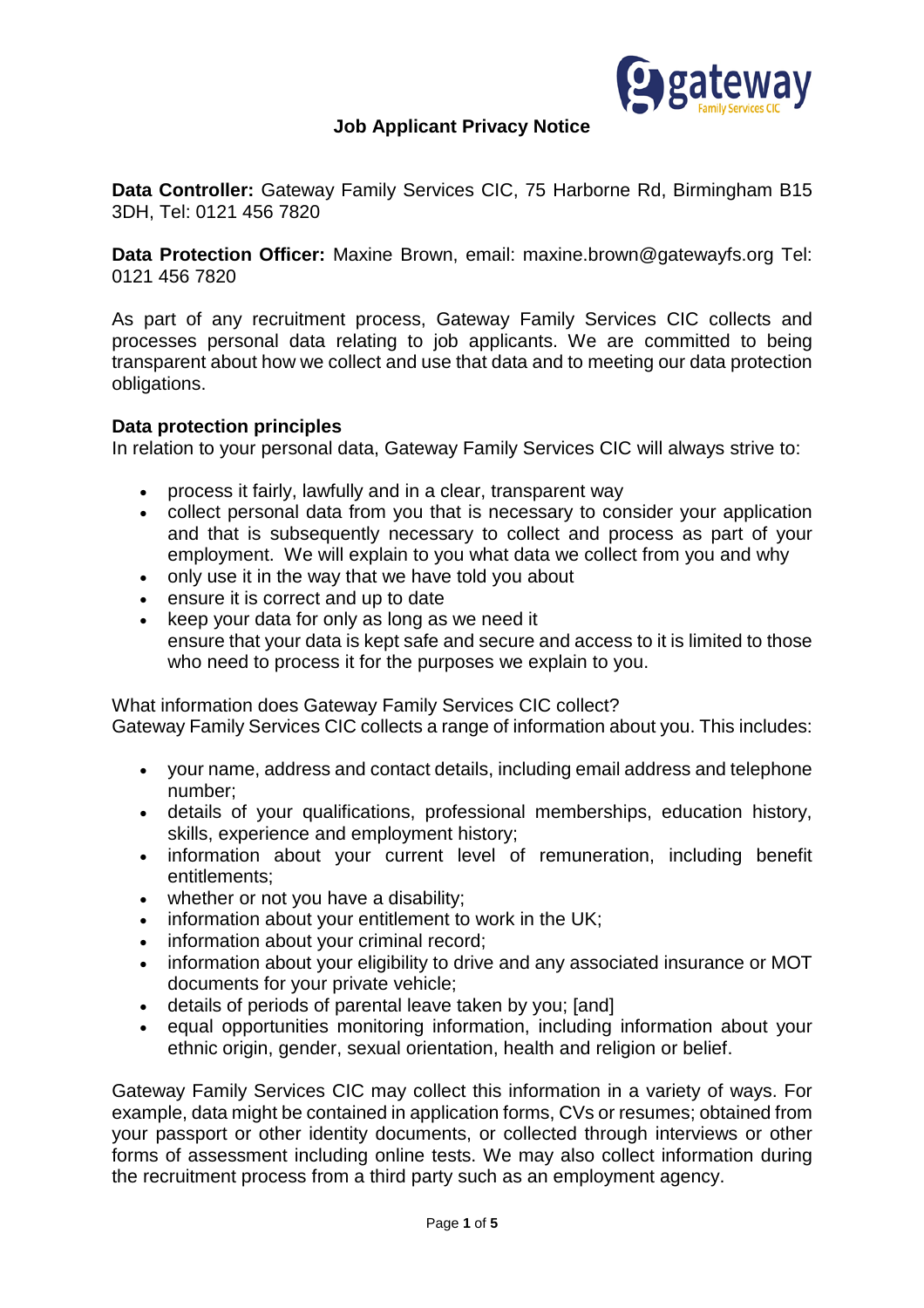

Gateway Family Services CIC may also collect personal data about you from third parties, such as references supplied by former employers, information from employment background check providers and information from criminal records checks. We will inform you that we are doing so.

Data will be stored in a range of different places, including on your application record, in HR management systems and on other IT systems (including email).

Gateway Family Services CIC will only collect criminal conviction data where it is appropriate given the nature of the role and where the law permits it. This data will usually be collected at the recruitment stage, however it may also be collected during any subsequent employment with us, should you be successful in obtaining employment.

Gateway Family Services CIC will not transfer your data to countries outside the European Economic Area.

### **Why does Gateway Family Services CIC process personal data?**

Gateway Family Services CIC needs to process data to take steps at your request to evaluate your application for employment. We may also need to process your data to enter into an employment contract with you.

In some cases, Gateway Family Services CIC needs to process data to ensure that we are complying with our legal obligations. For example, we are required to check a successful applicant's eligibility to work in the UK before employment starts.

Gateway Family Services CIC has a legitimate interest in processing personal data during the recruitment process and for keeping records of the process. Processing data from job applicants allows us to manage the recruitment process, assess and confirm a candidate's suitability for employment, decide to whom to offer a job, assess training needs and make decisions about salary and other benefits. Gateway Family Services CIC may also need to process data from job applicants to respond to and defend against legal claims.

Gateway Family Services CIC may process information about whether or not applicants are disabled in order to make reasonable adjustments for candidates who have a disability. This is to carry out our statutory obligations and exercise specific rights in relation to employment.

Gateway Family Services CIC may, in some cases, process heath information during the application process in order to find out whether applicants will be able to carry out an intrinsic part of the job. Gateway Family Services CIC also processes health information about candidates after an offer of employment has been made. In each case, this will be done in accordance with Section 60 of the Equality Act 2010 for the purpose of ensuring that the candidate is able to perform the core duties of the job being offered.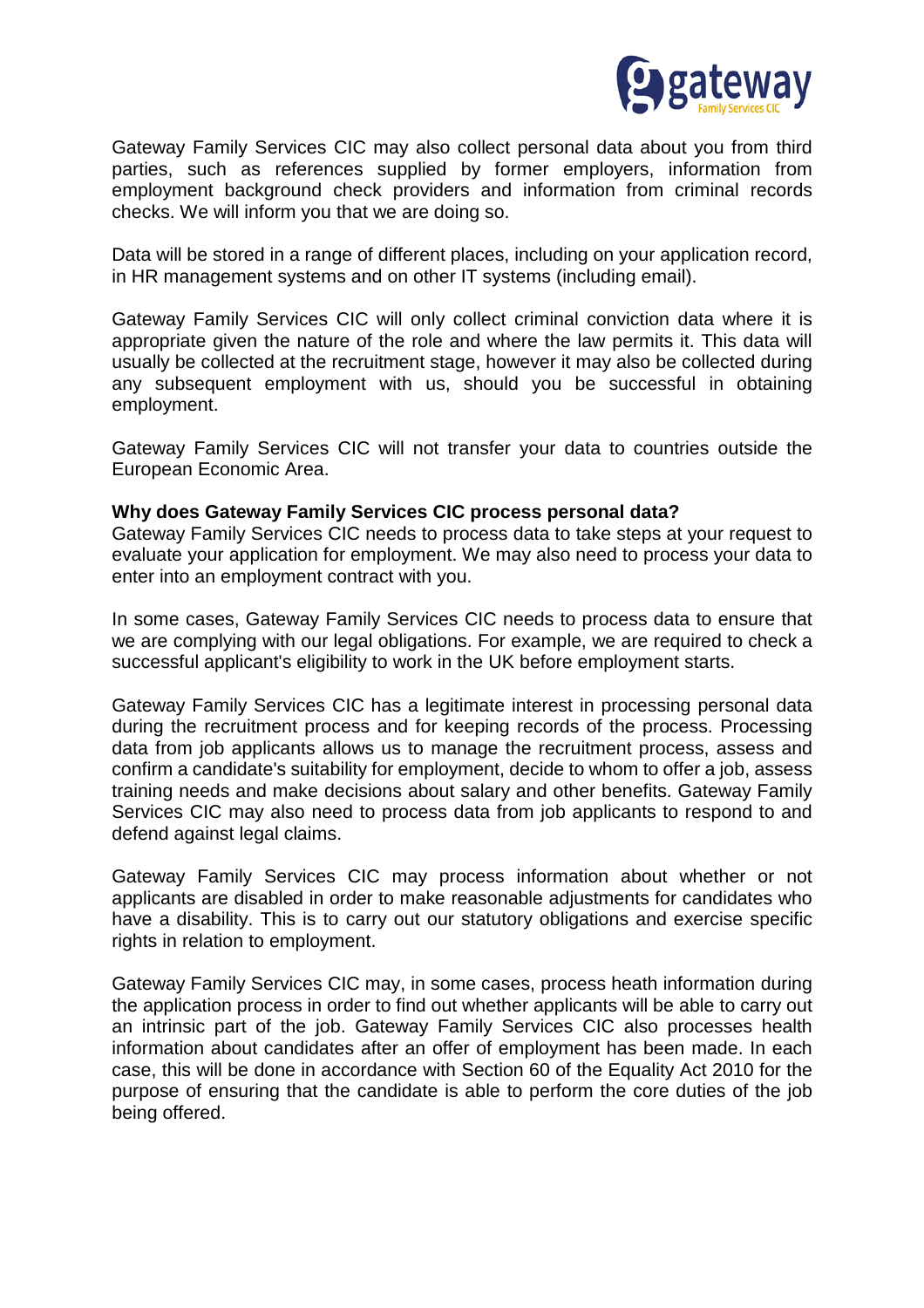

Where Gateway Family Services CIC processes other special categories of data, such as information about ethnic origin, sexual orientation, or religion or belief, this is for equal opportunities monitoring purposes.

For some roles, Gateway Family Services CIC is obliged to seek information about criminal convictions and offences. Where we seek this information, we do so because it is necessary for us to carry out our statutory obligations and exercise specific rights in relation to employment.

If you are unsuccessful in obtaining employment with Gateway Family Services CIC, we may keep your personal data on file in case there are future employment opportunities for which you may be suited. We will ask for your consent before we keep your data for this purpose and you are free to withdraw your consent at any time.

### **Who has access to data?**

Your data will, of necessity, be shared internally for the purposes of assessing your application. It is likely to be shared with administrative staff handling the applications, interviewers involved in the recruitment process, managers in the business area with a vacancy and IT staff if access to the data is necessary for the performance of their roles. Gateway Family Services CIC will strive to limit access to your data to those staff who have a legitimate reason for seeing it and will endeavour to keep your data secure at all times.

### **Application assessments, pre-employment checks and references**

Gateway Family Services CIC may share an appropriately limited amount of your data with third parties in order to obtain references for you from former employers. If references are sought before interview or before an offer of employment is made, we will do this where you have given your express consent for us to do so. If your application for employment is successful and we make you an offer of employment, we will share your data with former employers to obtain references for you, employment background check providers to obtain necessary background checks and the Disclosure and Barring Service to obtain necessary criminal records checks.

Gateway Family Services CIC may receive and share your data with third parties that process data on our behalf in connection with the provision of services for the purposes of the recruitment exercise, for example to source, receive and/or shortlist applications on our behalf, and/or to carry out applicant testing such as psychometric assessments.

If you are successful in your application, Gateway Family Services CIC may receive and share your data with a third party occupational health provider in connection with making decisions about your fitness for work.

Gateway Family Services CIC endeavours to ensure specific contractual agreements are in place with any third parties who undertake this processing in order to protect your data. This is explained in more detail below.

# **Automated decision-making**

Recruitment processes are not based solely on automated decision-making.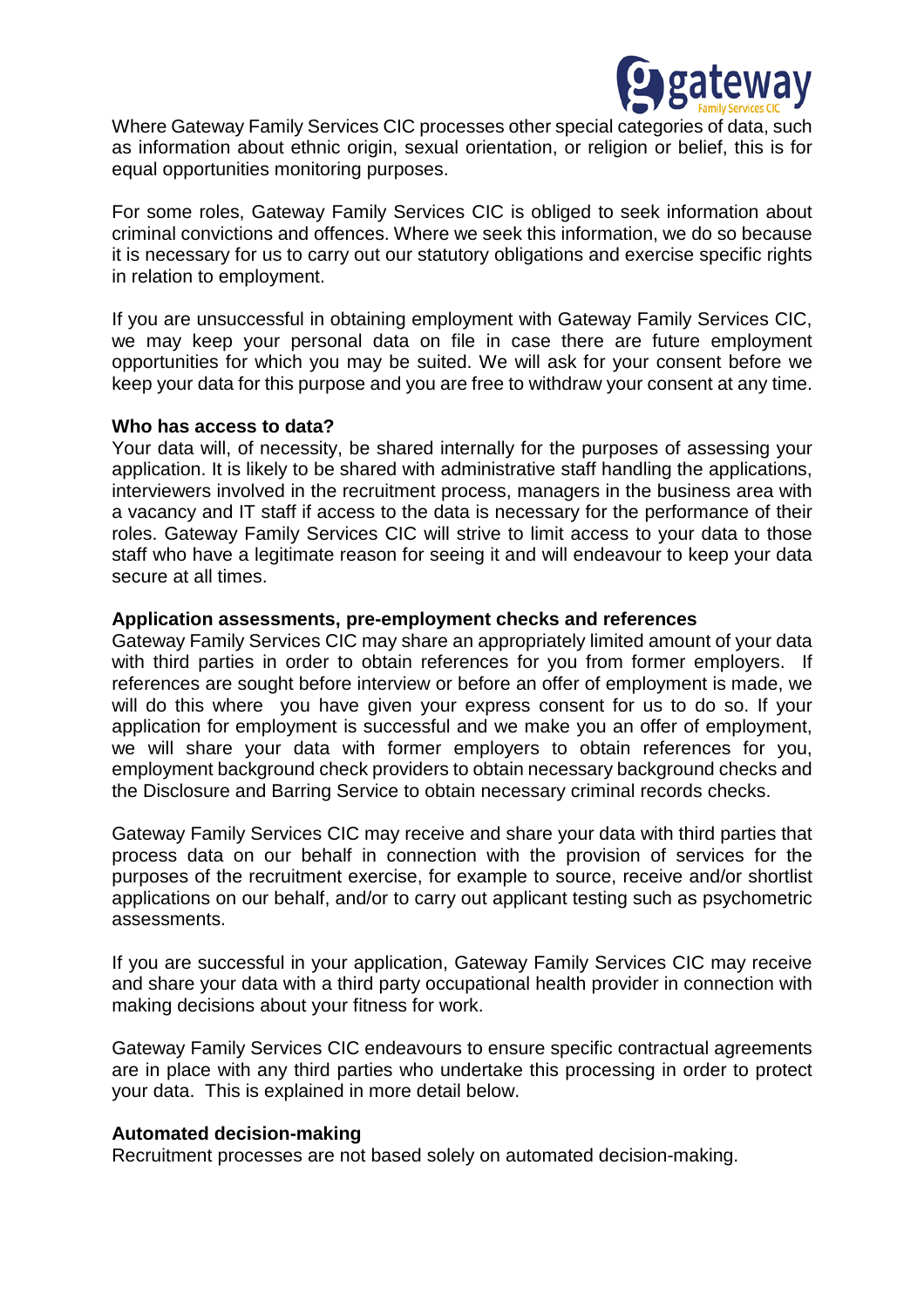

We will tell you beforehand if we use any automated forms of assessment in our decision making processes. You have the right to request that your application is not assessed by automated processes.

# **How does Gateway Family Services CIC protect data?**

Gateway Family Services CIC takes the security of your data seriously. We maintain internal policies and controls that are designed to ensure that your data is not lost, accidentally destroyed, misused or disclosed, and is not accessed except by our employees in the proper performance of their duties. Controls include restricted access to shared drives, restricted access to hardcopy HR files and files stored in a secure, locked location.

Where Gateway Family Services CIC engages third parties to process personal data on our behalf, they do so only on the basis of written instructions, are under a duty of confidentiality and are obliged to implement appropriate technical and organisational measures to ensure the security of your data.

### **For how long does Gateway Family Services CIC keep data?**

In line with data protection principles, we will only keep your data for as long as we need it. If your application for employment is unsuccessful, we will hold your data on file for 6 months after the end of the relevant recruitment process.

If you agree to allow Gateway Family Services CIC to keep your personal data on file, we will hold your data on file for a further 6 months for consideration for future employment opportunities. At the end of that period, or once you withdraw your consent, your data is deleted or destroyed.

If your application for employment is successful, personal data gathered during the recruitment process will be kept and transferred to your personnel file and retained during your employment. The periods for which your data will be held are set out in our data retention protocols.

### **What if you do not provide personal data?**

One of the reasons for processing your data is to allow Gateway Family Services CIC to carry out an effective recruitment process. Whilst you are under no statutory or contractual obligation to provide data to Gateway Family Services CIC during the recruitment process, if you do not provide the information, we may not be able to process your application properly or at all.

### **Your rights**

As a data subject, you have a number of rights under current and new data protection legislation. In summary, these are:

- the right to be informed. This means that we must tell you how we use your data, and this is the purpose of this privacy notice
- the right of access. You have the right to access the data that we hold on you and to receive a copy of your data and information about where it was sourced. To do so, you should make a subject access request. You can read more about this in our Subject Access Request policy which is available from the staff access folder on the shared drive